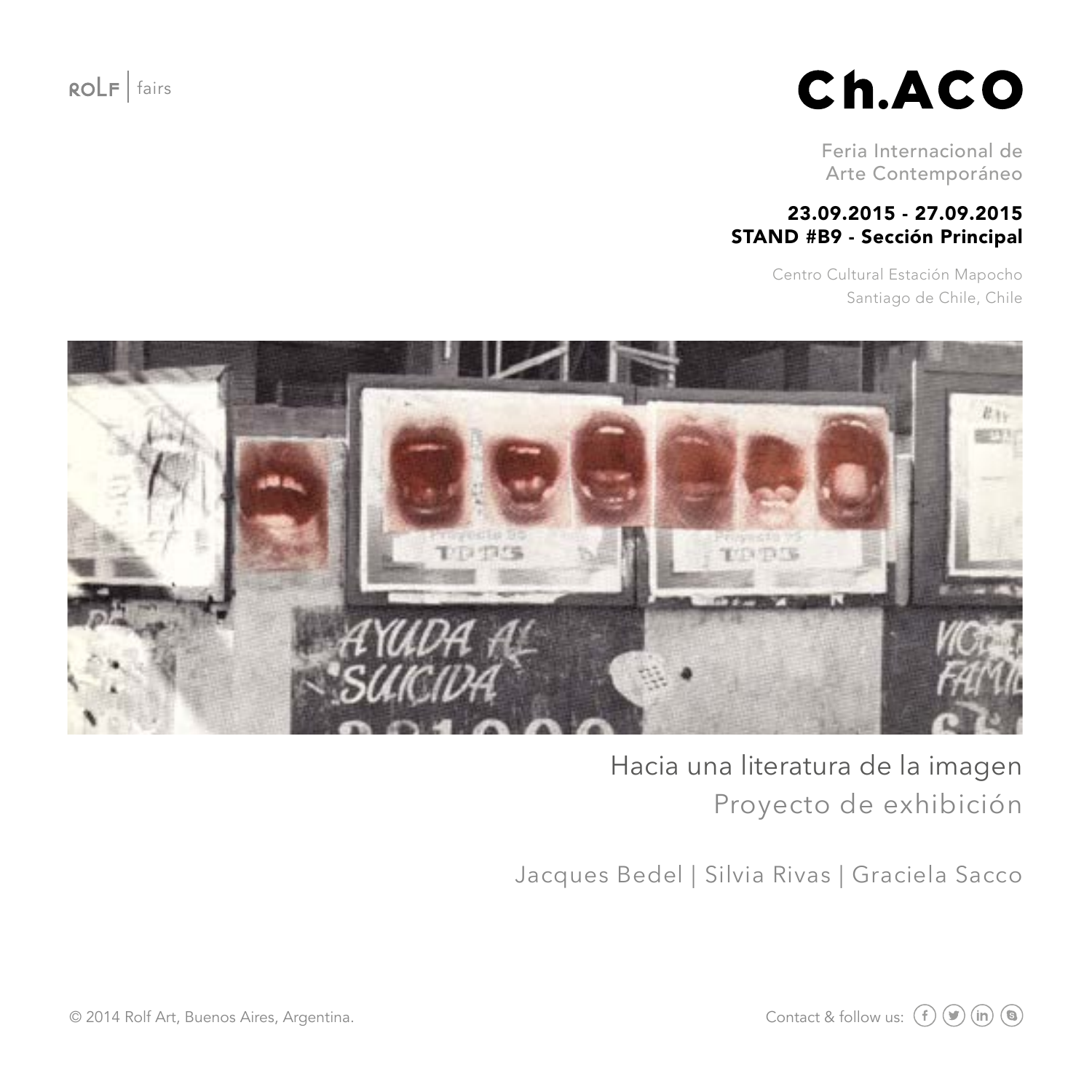### Jacques Bedel | Silvia Rivas | Graciela Sacco Hacia una literatura de la imagen Towards a literature's image

En su discurso pronunciado en calidad de delegado de la Academia Francesa, con motivo de la ceremonia de la "Conmemoración del centenario de la aparición de la Fotografía en el Mundo" celebrada en 1939, en La Sorbona de París, Paul Valéry se pregunta "¿qué sería de la Filosofía si no pusiera en duda las apariencias?". En sintonía con aquella reflexión, la propuesta de Rolf Art pensada para Ch.Aco 2015 invita a cuestionarse: ¿qué sería de la fotografía si no pusiera en duda a la imagen?

Desde sus inicios la fotografía a puesto en crisis el vínculo entre la representación y aquello representado. El objeto de estudio de este arte a estado íntimamente relacionado con los objetos que lo circundan; e inevitablemente, se da un proceso de traición por parte de la fotografía, tan inevitable como sugerente. Ésta se ve obligada a retratar la realidad, no sin hacer un recorte sobre ella. Y en ese recorte se da la traición. Cada imagen debe elegir cómo sintetizar, cómo articular y cómo entregarse al ojo del espectador.

El conjunto de artistas presentados para la próxima edición Ch.Aco 2015 propone poner en duda ese recorte, ampliar el campo de acción de la imagen y devolverle a ella parte de su realidad desplazada. Aquí la imagen empuja sus propios límites y se alimenta del contexto que la circunda, aquel que fue desechado y descartado en el recorte visual. Ésta se nutre de la poética que la acompaña para cargar de sentido el retazo elegido. Así el espacio simbólico se extiende y comienza a aflorar la riqueza de un más allá la fotografía, inmanente a la puesta en escena. La imagen se expande y alcanza territorios inexplorados.

Jacques Bedel, Graciela Sacco y Silvia Rivas eligen hacerle honor a esta expansión. Vuelven la imagen móvil y difusa. La hacen crecer y ampliarse escapándole a los formatos duros

## Jacques Bedel | Silvia Rivas | Graciela Sacco

In his speech given as a delegate of the French Academy, during the ceremony of the "Commemoration of the centenary of the initiation of the photography in the World" celebrated in 1939 at the Sorbonne in Paris, Paul Valéry enquires "What would happen with the Philosophy if not called into question the appearances?". In line with that reflexion, Rolf Art's exhibition project for Ch.ACO 2015 invites us to question: what would happen with the Photography if it did not put into question the image itself?

From its beginnings the Photography has put in crisis the link between the representation and what is being represented. The object of study of this art has been closely associated with the objects that surround it; and inevitably, a treason process is caused by the Photography, as inevitable as it is suggestive. It is bound to portray reality, not without making a trim of it. And in that trimming is when the betrayal occurs. Each image must choose how to synthesize, how to articulate and how to surrender itself to the eye of the beholder.

The presented artists for the next edition of Ch.ACO 2015 invites us to question this trimming of reality in order to broaden the field of action of the image and to return back to it part of their displaced reality.This, the image pushes forward its own limits and becomes powered by the context that surrounds it, the one that was rejected and discarded in the visual trimming. It becomes nourished by the accompanying poetic to load of sense the chosen remnant. The symbolic space is extended and begins to arise the wealth of a hereafter beyond Photography, immanent within the mise en scène. The picture expands and reaches uncharted territories.

Jacques Bedel, Graciela Sacco and Silvia Rivas choose to honor this expansion. They make the image become mobile and diffuse. They make it grow and extend while escaping from the Silvia Rivas suggest thinking about the power of audiovisual tale, about its promises and dangers, to open a new question about images and their meanings; and from the imminence of a threat, she try to define the instant before any event as a possible unit of time that the conventional measure stops. For his part, Jacques Bedel, on his investigation of the supports and margins of perfection, he realizes works which explore the sublime, positioning us face to face with what is further than the immediate, reconstructing works with superimpositions of images which lose reference, missing the familiar and which only through light reveals beaut created by a half-light. From the boundaries of Photography they underpin a way of being in the world, an experience of the image to be lived, to be read: a literature.

y estables del soporte, enriqueciendo sus narrativas desde la diferencia, desde la pluralidad, desde la literatura de la imagen. La razón de ser de sus investigaciones escapan al recorte. No se conforman con agotar el sentido en la quietud de una imagen.

A través de imágenes apropiadas, en un doble movimiento, las mismas devienen mudas al ser retiradas de su contexto, luego, al encarnarse en nuevos soportes y desplegarse en el espacio de la exhibición o de la ciudad misma, despliegan nuevos sentidos. Las obras funcionan como dispositivos latentes, que se activan a través de la lectura de las imágenes que emergen de ellas, construyen- do en cada pieza espacios de reflexión y el pensamiento. Estas son imágenes extraídas de contextos específicos, cargados de violencia, pero representados a través de una gran belleza y sutileza en su resolución formal. De esta manera, Graciela Sacco exige una contemplación que ahonda en una reflexión continua sobre las realidades sociales y políticas.

Por su parte Silvia Rivas, plantea una reflexión sobre el poder del relato audiovisual, sobre sus promesas y sus peligros, abriendo así una nueva pregunta sobre las imágenes y sus referentes; y desde la inminencia de una amenaza busca definir el instante previo a cualquier acontecimiento como una posible unidad de tiempo en que la medida convencional se detiene. Mientras que Jacques Bedel, en su investigación sobre los soportes y los márgenes de la percepción, lleva a cabo una obra que explora lo sublime, situándonos de cara a aquello que está más allá de lo inmediato: reconstruye obras con superposiciones de imágenes que pierden la referencia, extrañando lo conocido, y que sólo a través de la luz nos revelan belleza creada por la penumbra. Desde los limites de la fotografía estos tres artistas cimientan una forma de estar en el mundo, una experiencia de la imagen para ser vivida, leída: una literatura.

estable and hard supporting formats, enriching their narratives from the difference, plurality... from the literature of the image. The rationale beyond their research escapes any kind of trimming. They do not conform with depleting the stillness of

an image.

Through appropriated images, in a twofold way, the works firstly become silent when removed from their context, and then, when they embody new artistic media and are displayed in spaces or the city itself, they deploy new meanings. The pieces function as latent devices, activated through the reading of images that emerge from them, building in every artwork, a space for thought. These are images extracted from specific, violence-loaded contexts but beautifully and subtly represented in their formal resolution. In this way, Graciela Sacco demands a contemplation that delves into a continual reflection about social and political realities.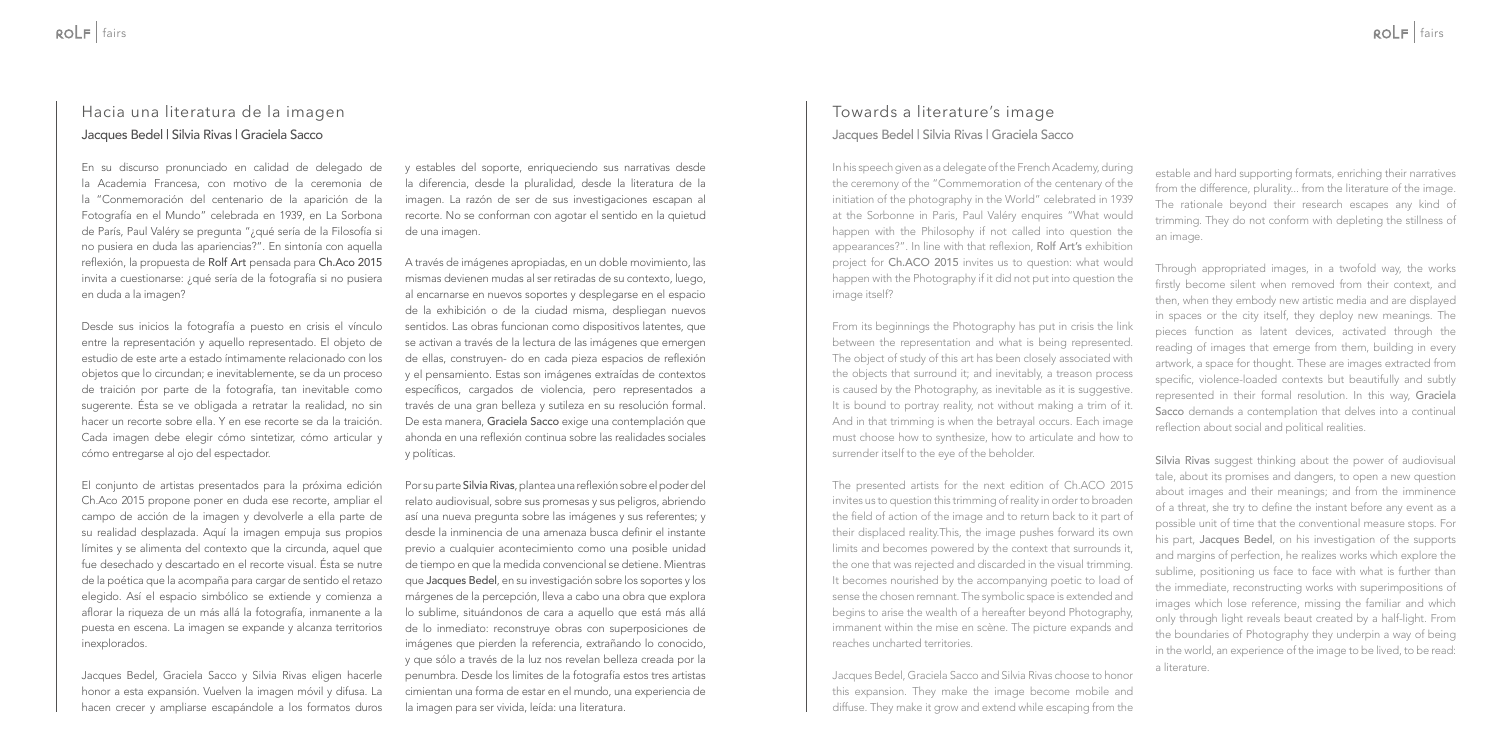### Graciela Sacco b. 1956, Santa Fe

La obra de Graciela Sacco evidencia que la construcción de la memoria es una tarea colectiva y conflictiva, que ha de enfrentarse a un campo de rastros fragmentados. Su obra problematiza la relación entre la memoria y la fotografía, en donde la memoria requiere un sujeto activo capaz de hacer frente a la fragilidad y la versatilidad de los signos. En español, "sentido" alude, a la vez, al significado y a un cuerpo afectado por percepciones sensoriales. Belleza y misterio son los medios con los que Graciela Sacco convoca nuestros sentidos para multiplicar y problematizar la asignación de sentido.

A través de imágenes apropiadas, en un doble movimiento, las mismas devienen mudas al ser retiradas de su contexto, luego, al encarnarse en nuevos soportes y desplegarse en el espacio de la exhibición o de la ciudad misma, despliegan nuevos sentidos. Sus obras funcionan como dispositivos latentes, que se activan a través de la lectura de las imágenes que emergen de ellas, construyendo en cada pieza espacios de reflexión y el pensamiento.

Estas son imágenes extraídas de contextos específicos, cargados de violencia, pero representados a través de una gran belleza y sutileza en su resolución formal. De esta manera, la artista exige una contemplación que ahonda en una reflexión continua sobre las realidades sociales y políticas.

Graciela Sacco's work demonstrates, that the retrieval of memory is a collective and conflictive task. Her artwork questions the relationship between memory and photography, in which memory requires an active subject capable of dealing with the fragility and versatility of the signs. In Spanish, "sense" alludes to the meaning and a body affected by sensory perceptions. Beauty and mystery are the means by which Graciela Sacco appeals to our senses by multiplying and questioning the assignment of meaning.

Through appropriated images, in a twofold way, her works firstly become silent when removed from their context, and then, when they embody new artistic media and are displayed in spaces or the city itself, they deploy new meanings. Her pieces function as latent devices, activated through the reading of images that emerge from them, building in every artwork, a space for thought.

These are images extracted from specific, violenceloaded contexts but beautifully and subtly represented in their formal resolution. In this way, the artist demands a contemplation that delves into a continual reflection about social and political realities.



De la serie *Tensión admisible* | From the series *Admissible tension* Retrato | Portrait Año | Year 2010-2014 Instalación lumínica | Light installation Impresión digital en cuchillo y fuente de luz Digital print on a knife and light source Dimensiones variables | Variable dimensions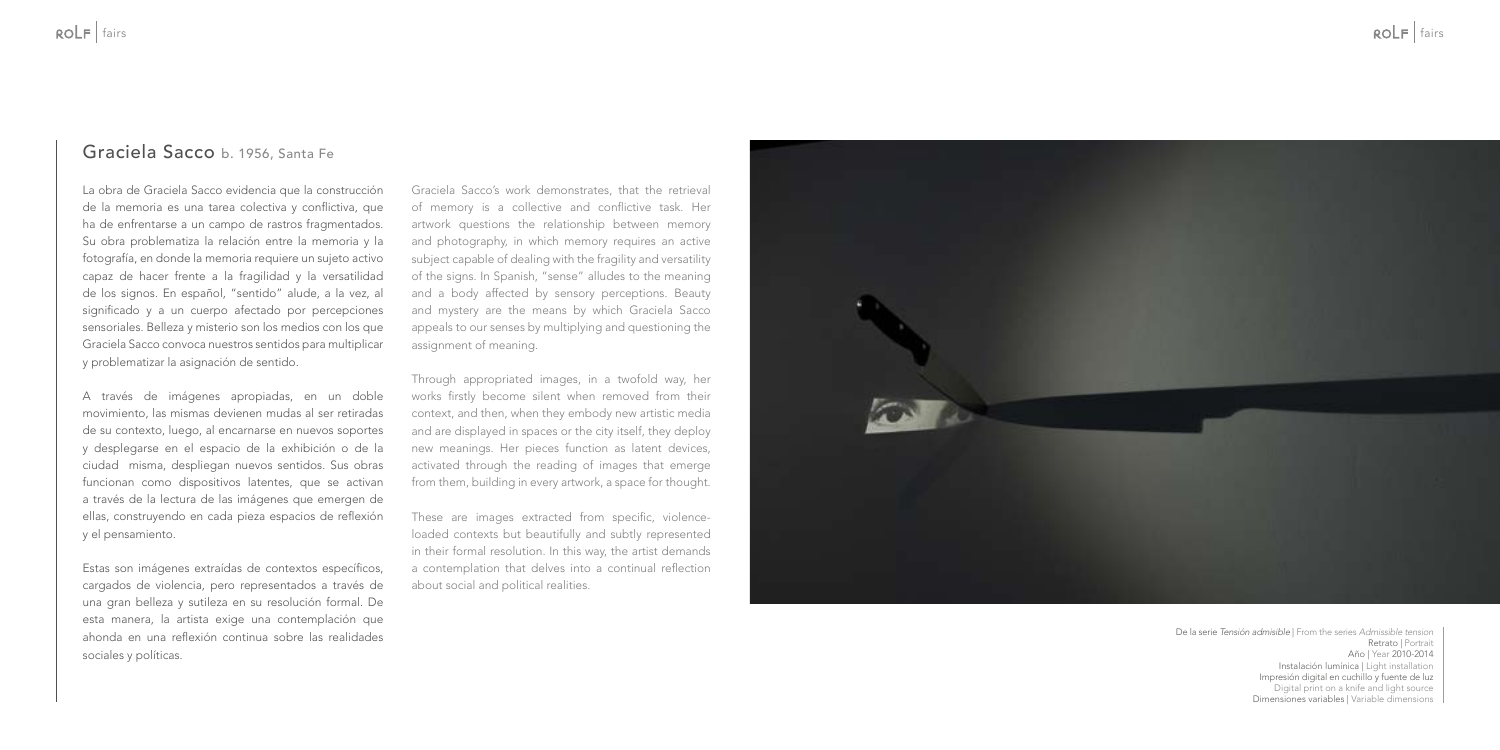### Graciela Sacco b. 1956, Santa Fe

Su obra ocupa una posición prominente dentro de la escena del arte contemporáneo mundial. Ha representado a la Argentina en diversas bienales internacionales incluyendo Shanghai (2004), Venecia (2001), La Habana (1997 y 2000), Mercosur (1997) y San Pablo (1996), entre otras. Ha sido galardonada con numerosos premios y reconocimientos, tales como el Artista del año, por la Asociación Argentina de Críticos (2001) y el Premio Konex (2002-2012), entre otros. Ha publicado numerosos libros tales como M2 Volumen I (2009), Sombras del Sur y del Norte (2004), Imágenes en turbulencia: Migraciones, cuerpos y memoria (2000), Escrituras solares (1994). Ha aparecido en importantes publicaciones líderes tanto nacionales e internacionales tales como America's Society Magazine, Bomb, Art Nexus, Art News, Art in Americas y el New York Times. Su trabajo ha sido exhibido en exposiciones individuales y grupales en países tales como Argentina, Inglaterra, Alemania, Francia, Suiza, Israel, Estados Unidos, México, Brasil, Cuba y Perú. Hoy en día, su trabajo forma parte de colecciones nacionales e internacionales tanto públicas como privadas como el MAMBA (Buenos Aires, Argentina), Bronx Museum (Nueva York, EEUU), el Museo de Bellas Artes (Houston, EEUU), Microsoft Art Collection (Washington, EEUU), entre otras. Vive y trabaja en Rosario, Argentina.

#### Colecciones (selección)

The Bronx Museum of the Arts, New York, EE. UU. Museum of Art, Fort Lauderdale, EE. UU. Museum of Fine Arts, Houston, EE. UU. Universidad de Dalaware, Newark, EE. UU. The Microsoft Art Collection, Microsoft Corporation, Redmond, Washington, EE. UU. The Progressive Corp., Mayfield Village, Ohio, EE. UU.

Museo de Arte Contemporáneo de Bahía Blanca, Argentina.

Museo de Arte Moderno de Buenos Aires, Argentina. Museo Castagnino+MACRO, Rosario, Argentina. Museo Municipal de Arte Argentino Eduardo Sívori, Buenos Aires, Argentina.

Colección Asociación El Círculo, Rosario, Argentina. Fundación Banco Patricios, Buenos Aires, Argentina. Fundación Mario Pantaleo, Buenos Aires, Argentina. Capitolio Policultural, Porto Alegre, Brasil. The Progressive Corp., Mayfield Village, Ohio, EE. UU. Universidad de Essex, Colchester, Inglaterra. Banco de la República de Colombia, Bogotá, Colombia. Colección Poniatowski, París, Francia.

As a visual artist with a prominent position in the contemporary art scene, Graciela has represented Argentina in several international biennials including Shanghai Biennial (2004), Venice (2001), La Habana (1997 and 2000), Mercosur (1997) and Sao Pablo (1996), 1st Biennial of Photography in Vigo (2000), Urban Art Festival Toulouse (2002), among others. She has been awarded with various distinctions and has received many international accolades including Artist of the year, by the Argentinean Association of Art Critics (2001), Konex award (2002 - 2012), among others. She has published numerous books such as M2 Volume I (2009), Shadows from the South and the North (2004), Images in Turbulence: Migration, bodies, memory (2000), Solar Scriptures (1994). She has been featured in leading publications such as America's Society Magazine, Bomb, Art Nexus, Art News, Art in Americas and the New York Times. Her works has been shown in solo and group exhibitions in Argentina, England, Germany, France, Switzerland, Israel, United States, Mexico, Brazil, Cuba, Peru. Today, her work is part of national and international collections such as Bronx Museum (New York, USA), Museum of Fine Arts - MFAH (Houston, USA), Museum of Latin American Art - MAMBA (Buenos Aires, Argentina), The Microsoft Art Collection (Washington, USA), among others. She lives and works in Rosario, Argentina.

#### Collections (selection)

- The Bronx Museum of the Arts, New York, USA.
- Museum of Art, Fort Lauderdale, USA.
- Museum of Fine Arts, Houston, USA.
- University of Dalaware, Newark, USA.
- The Microsoft Art Collection, Microsoft Corporation, Redmond, Washington, USA.
- The Progressive Corp., Mayfield Village, Ohio, USA.
- Museum of Contemporary Art in Bahia Blanca, Argentina.
- Museum of Modern Art in Buenos Aires, Argentina.
- Castagnino + MACRO Museum, Rosario, Argentina.
- Municipal Art Museum Eduardo Sivori Argentino, Buenos Aires, Argentina.
- The Circle Association Collection, Rosario, Argentina.
- Fundación Banco Patricios, Buenos Aires, Argentina.
- Mario Pantaleo Foundation, Buenos Aires, Argentina.
- Multicultural capitol, Porto Alegre, Brazil.
- University of Essex, Colchester, England.
- Banco de la Republica de Colombia, Bogota, Colombia. Poniatowsky Collection, Paris, France.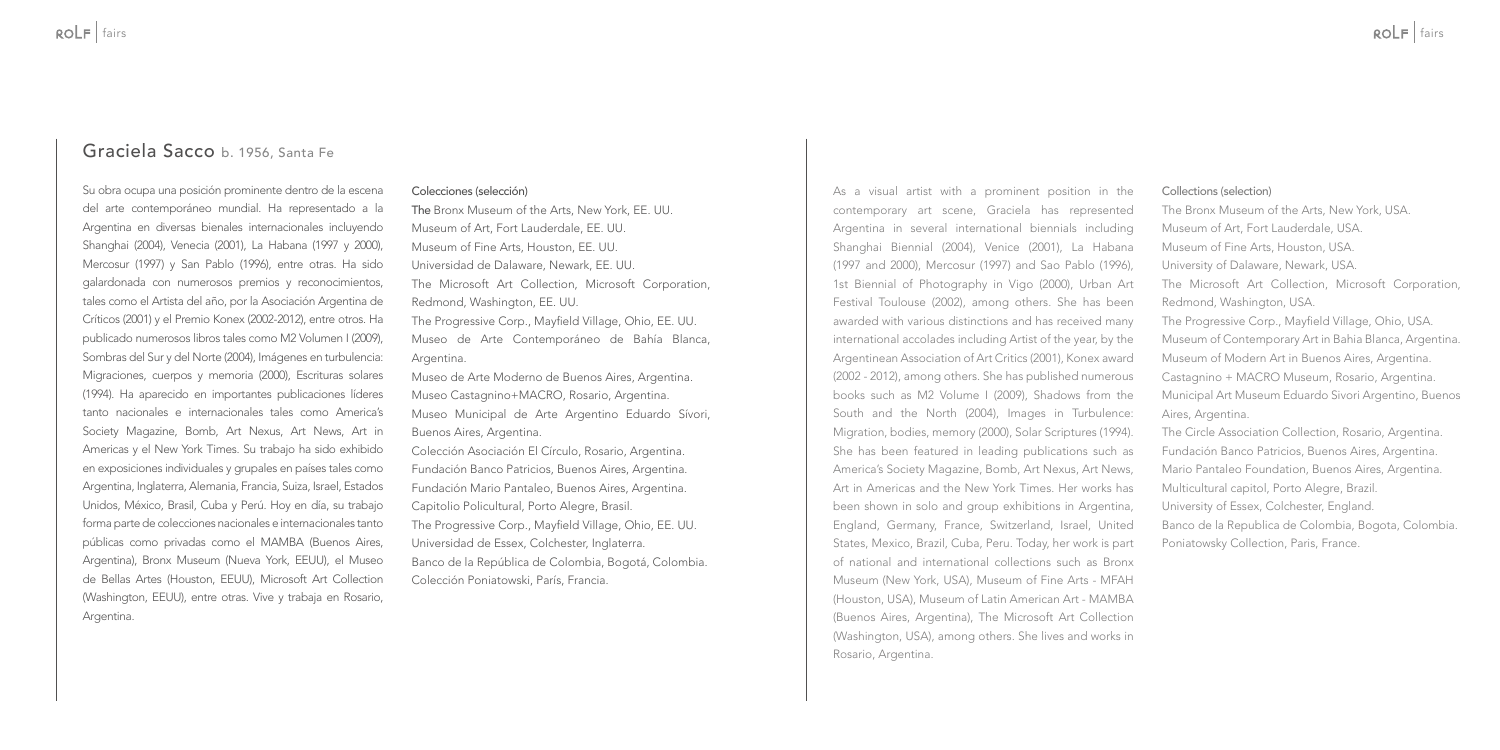





De la serie *Esperando a los bárbaros* From the series *Waiting for the barbarians* Año | Year 2011 Video instalación | Video-installation 1 video y fragmentos de madera 1 video and wood fragments Dimensiones variables | Variable dimensions Edición | Edition 5 + A/P

De la serie *Esperando a los bárbaros* From the series *Waiting for the barbarians* Año | Year 2011 Video instalación | Video-installation 1 video y fragmentos de madera 1 video and wood fragments Dimensiones variables | Variable dimensions Edición | Edition 5 + A/P

De la serie *Esperando a los bárbaros* From the series *Waiting for the barbarians* Año | Year 2011 Video instalación | Video-installation 1 video y fragmentos de madera 1 video and wood fragments Dimensiones variables | Variable dimensions Edición | Edition 5 + A/P

De la serie *Esperando a los bárbaros* From the series *Waiting for the barbarians* Año | Year 2011 Video instalación | Video-installation 1 video y fragmentos de madera 1 video and wood fragments Dimensiones variables | Variable dimensions Edición | Edition 5 + A/P

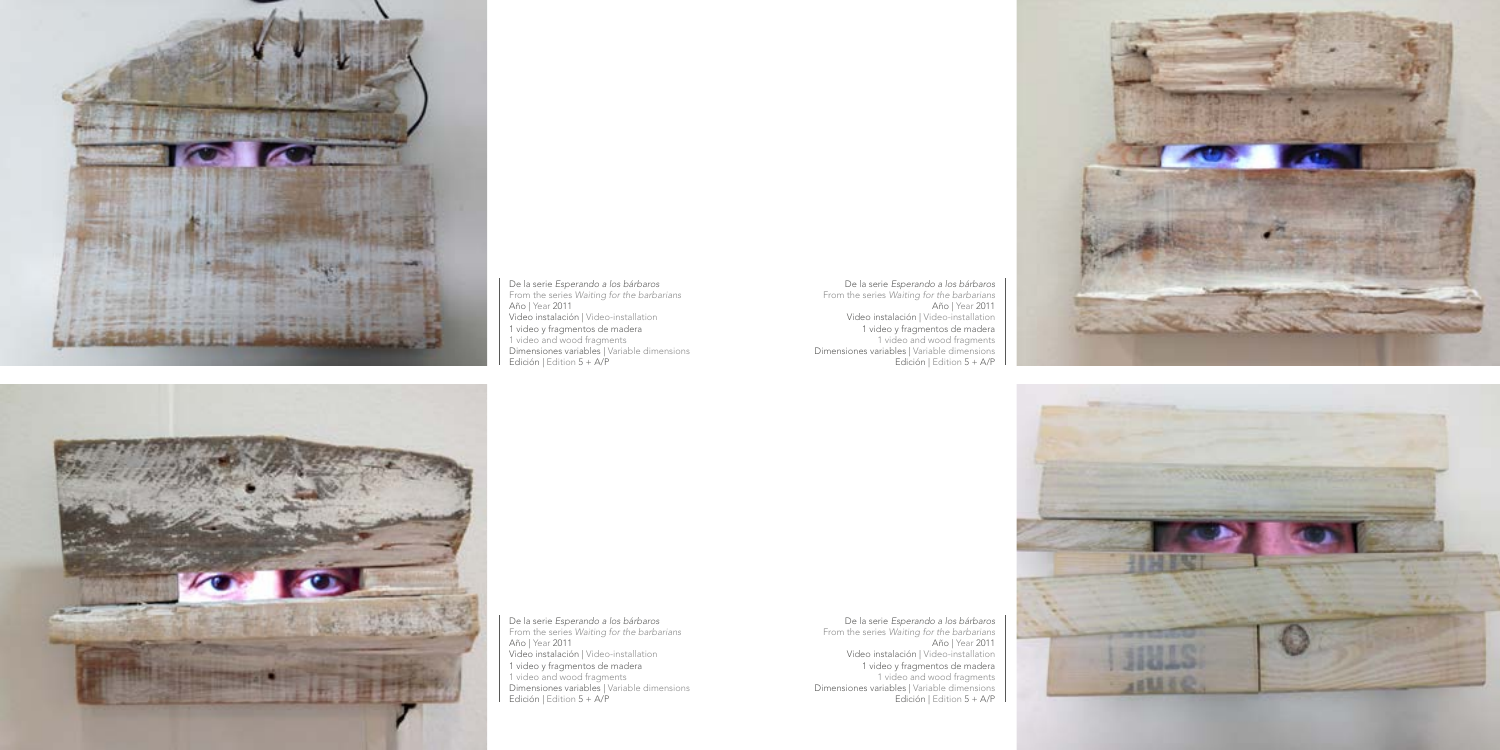

De la serie *Cuerpo a cuerpo* | From the series *Body to body Adelante II* | *Forwards II* Año | Year 1996-2015 Instalación | Installation Incrustación fotográfica sobre 19 fragmentos de madera Photographic inlay on 19 fragments of wood 200 x 300 cm (aprox.) | 78,7 x 118 in (approx.) Pieza única | Unique piece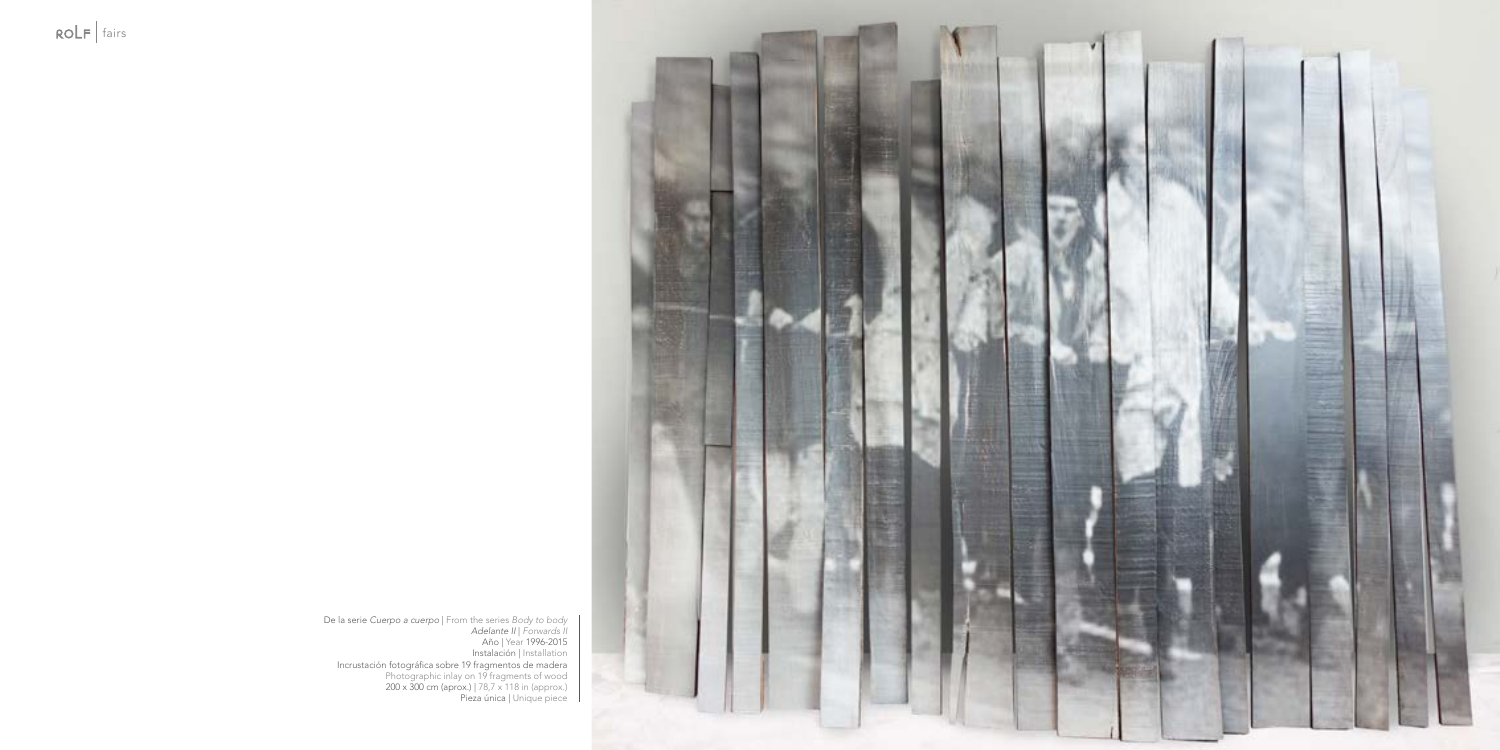

De la serie | From the series *Bocanada*  Sin título | Untitled Año | Year 1993 Fotografía | Photography Registro fotográfico de interferencia urbana en Rosario, Argentina Photographic record of urban interference in Rosario, Argentina Copia tipo "C" sobre papel fotográfico | C print on photographic paper 15 x 20 cm | 5,9 x 7,9 in Pieza única | Unique piece



De la serie | From the series *Bocanada*  Sin título | Untitled Año | Year 1993 Fotografía | Photography Registro fotográfico de interferencia urbana en Rosario, Argentina Photographic record of urban interference in Rosario, Argentina Copia tipo "C" sobre papel fotográfico | C print on photographic paper 15 x 20 cm | 5,9 x 7,9 in Pieza única | Unique piece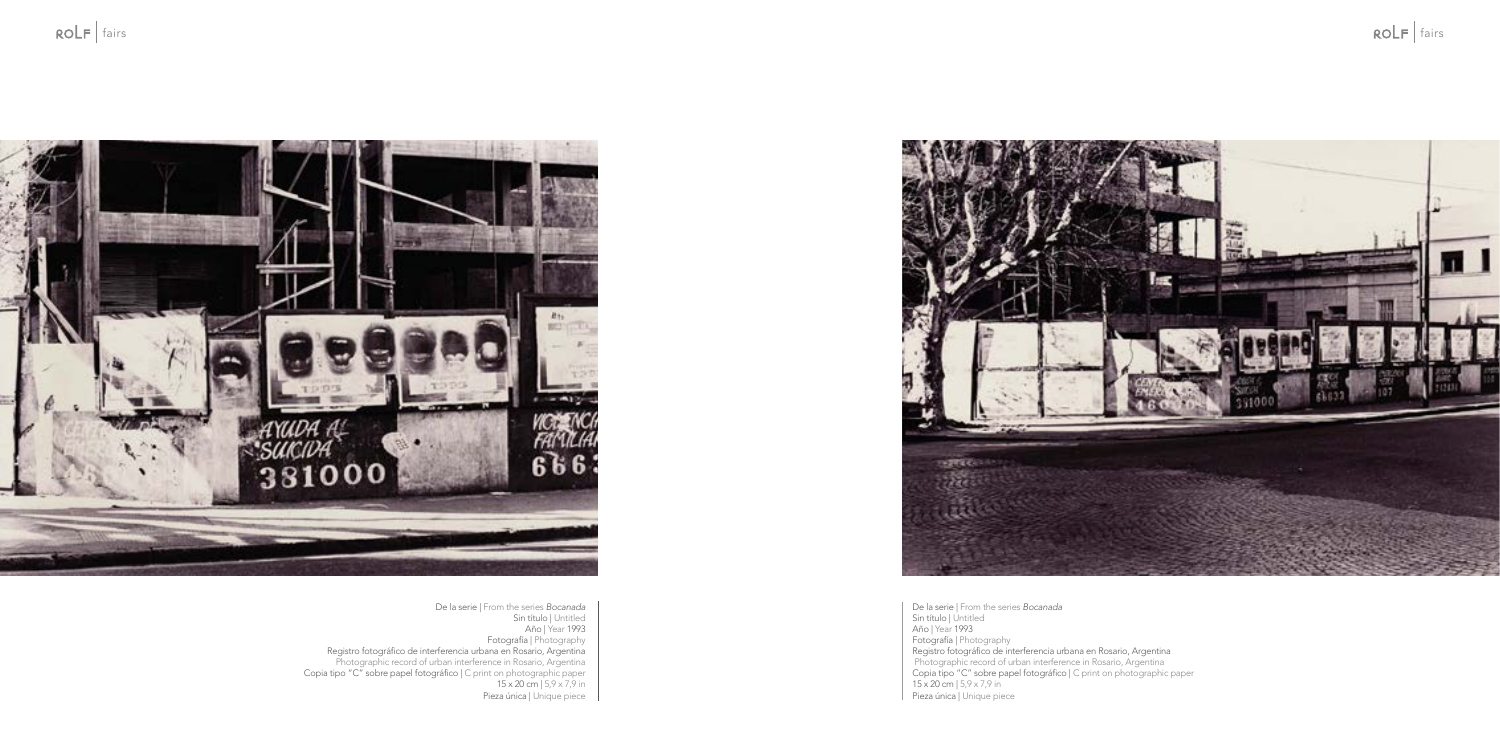

De la serie | From the series *Bocanada*  Sin título | Untitled Año | Year 2002 Fotografía | Photography Registro fotográfico de interferencia urbana con 5000 pósters de 70 x 90 cm. cada uno, en Toulouse, Francia Photographic record of urban interference with 5000 posters of 27,6 x 35,4 in. in Toulouse, France Copia tipo "C" sobre papel fotográfico | C print on photographic paper 12 x 18 cm | 4,7 x 7 in Pieza única | Unique piece



De la serie | From the series *Bocanada*  Sin título | Untitled Año | Year 2002 Fotografía | Photography Registro fotográfico de interferencia urbana con 5000 pósters de 70 x 90 cm. cada uno, en Toulouse, Francia Photographic record of urban interference with 5000 posters of 27,6 x 35,4 in. in Toulouse, France Copia tipo "C" sobre papel fotográfico | C print on photographic paper 12 x 18 cm | 4,7 x 7 in Pieza única | Unique piece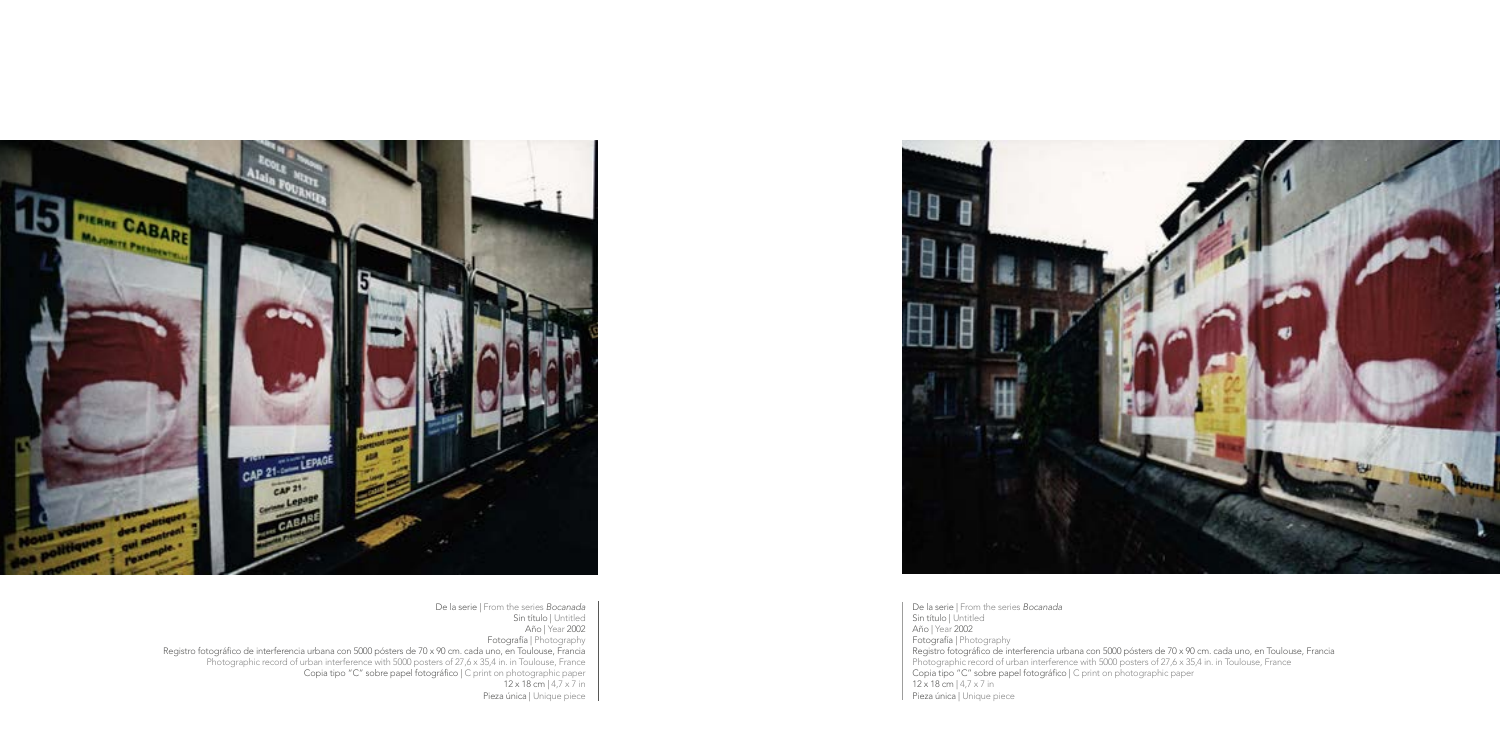De la serie | From the series *Bocanada* Sin título | Untitled Año | Year 1993 Monocopia | Monoprint Heliografía sobre papel | Heliography on paper 76 x 49,6 cm | 29,9 x 19,5 in Pieza única | Unique piece

De la serie | From the series *Bocanada* Sin título | Untitled Año | Year 1993 Monocopia | Monoprint Heliografía sobre papel | Heliography on paper 77 x 50,5 cm | 30,3 x 19,9 in Pieza única | Unique piece



De la serie | From the series *Bocanada* Sin título | Untitled Año | Year 1993 Monocopia | Monoprint Heliografía sobre papel | Heliography on paper 67,5 x 45,5 cm | 26,5 x 17,9 in Pieza única | Unique piece

De la serie | From the series *Bocanada* Sin título | Untitled Año | Year 1993 Monocopia | Monoprint Heliografía sobre papel | Heliography on paper 77 x 51 cm | 30,3 x 20 in Pieza única | Unique piece

De la serie | From the series *Bocanada* Sin título | Untitled Año | Year 1993 Monocopia | Monoprint Heliografía sobre papel | Heliography on paper 76,5 x 52,4 cm | 30,1 x 20,6 in Pieza única | Unique piece

De la serie | From the series *Bocanada* Sin título | Untitled Año | Year 1993 Monocopia | Monoprint Heliografía sobre papel | Heliography on paper 75,5 x 49 cm | 29,7x 19,2 in Pieza única | Unique piece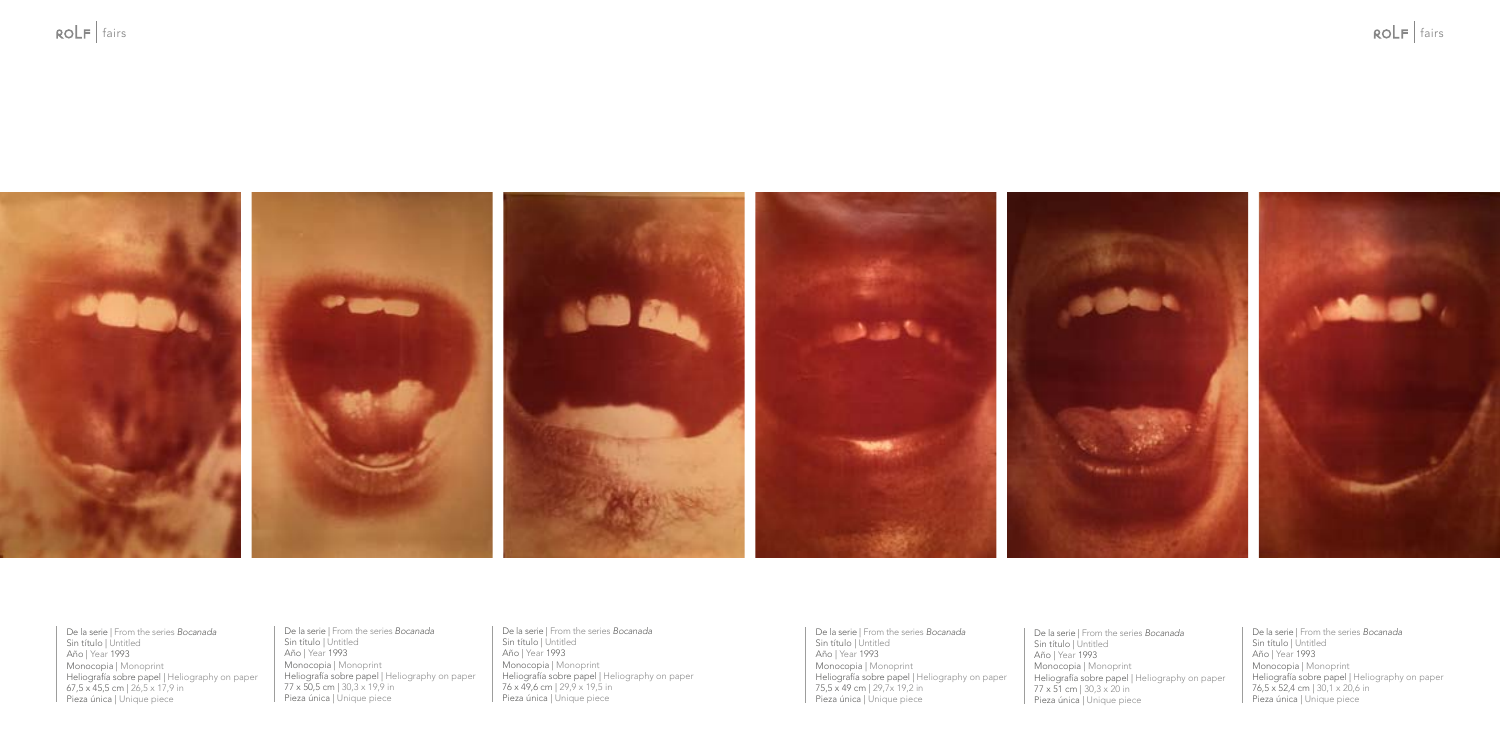

De la serie | From the series *Bocanada* Sin título | Untitled Año | Year 1993 Instalación | Installation 30 cucharas colgando impresas con heliografía 30 hanging spoons printed with heliography Dimensiones variables | Variable dimensions Edición | Edition 3 + A/P

De la serie | From the series *Bocanada* Sin título | Untitled Año | Year 1993 Instalación | Installation 30 cucharas colgando impresas con heliografía 30 hanging spoons printed with heliography Dimensiones variables | Variable dimensions Edición | Edition 3 + A/P

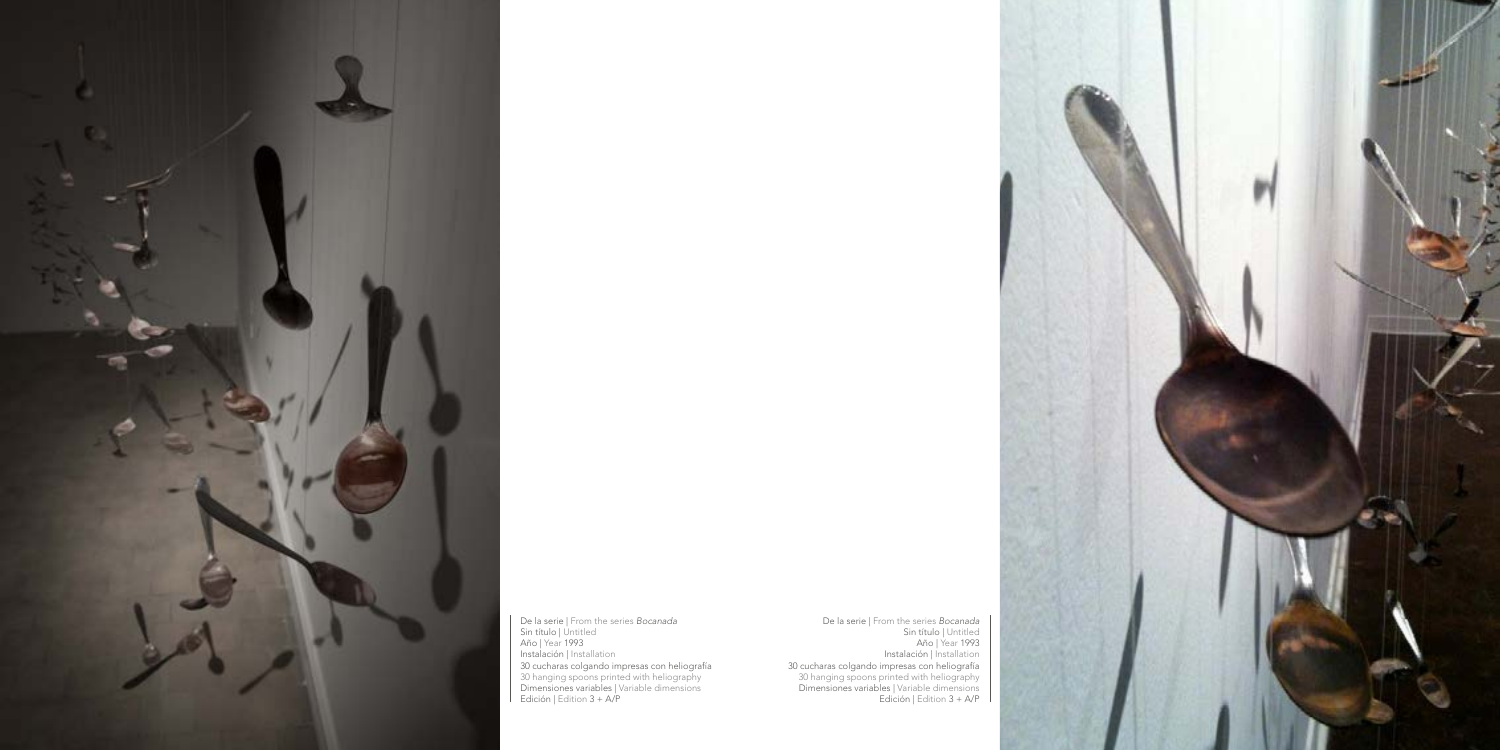

De la serie | From the series *Bocanada* Sin título | Untitled Año | Year 1993 Instalación | Installation Impresión heliográfica en 6 cucharas sobre pedestales individuales de madera Heliographic print on 6 spoons on individual wood pedestals 10 x 22 x 8 cm. cada una | 3,9 x 8,6 x 3,1 in each one Edición | Edition 3 + A/P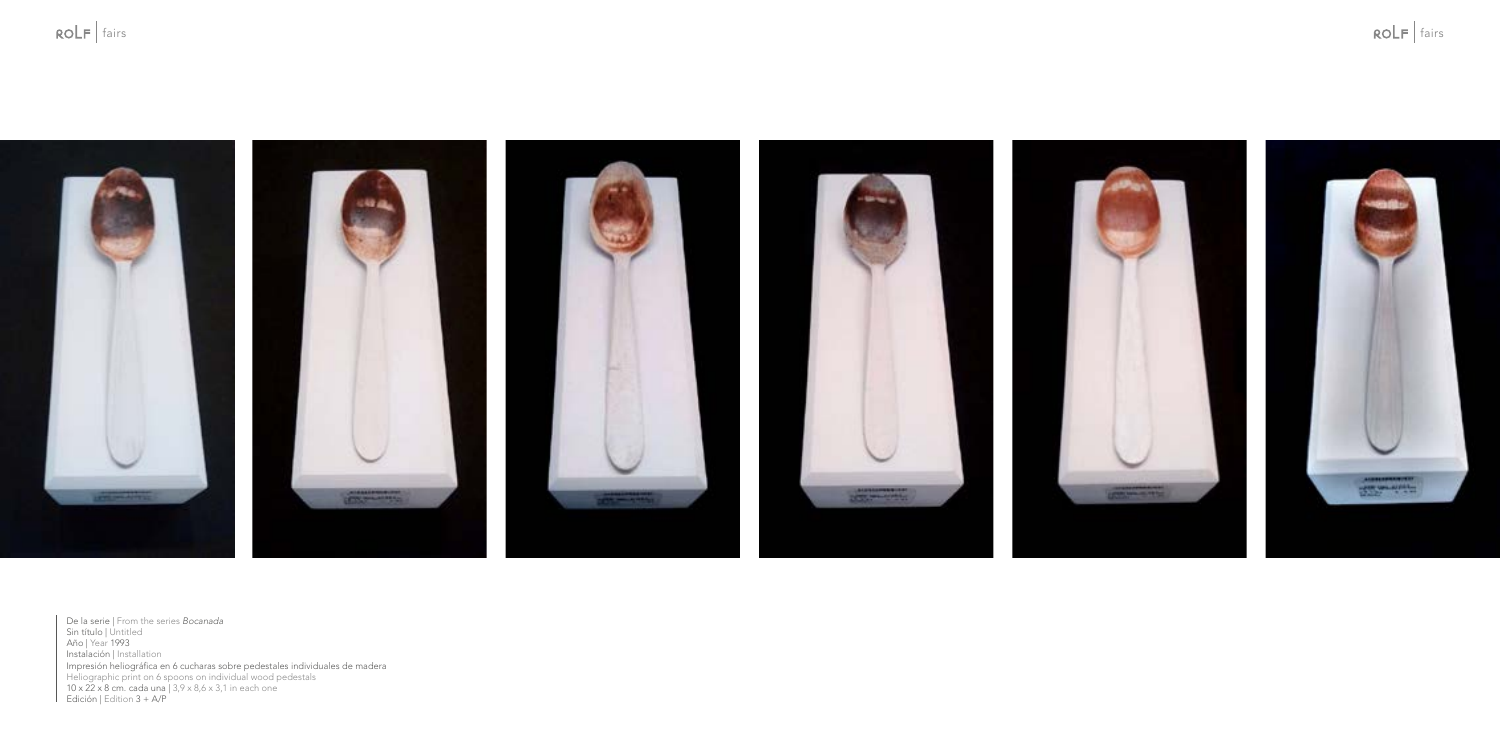### Silvia Rivas b. 1957, Buenos Aires

La ambigüedad, la doble naturaleza de las cosas, la coexistencia de opuestos y los umbrales lábiles que los separan aparecen como constantes en la obra de Silvia Rivas. Para transformar esto en obra la artista recurre a materiales que estén asociados sustancialmente o por analogía de ciertas propiedades o cualidades con la poética de su obra. El soporte video, con su sintaxis narrativa visual, permitió a Rivas explorar la cuestión del tiempo y su materialidad.

Interesada por la capacidad del video para plasmar ideas visuales arraigadas en el tiempo, los trabajos de Rivas exploran situaciones donde la temporalidad se materializa como una presencia insoslayable ligada a una acción continua y reiterativa que estimula una sensación de duración (la *durée* bergsoniana) que se manifiesta a nivel corporal. En su obra la artista plantea una reflexión sobre el poder del relato audiovisual, sobre sus promesas y sus peligros, abriendo así una nueva pregunta sobre las imágenes y sus referentes.

Frente a una realidad caótica, construida con lo que ha quedado cuando todo lo demás ha sido arrebatado, se trata de insistir en la actitud de rescatar y rediseñar, generar refugios imaginarios para lidiar con ese estado de situación. Jugando con la obviedad y no huyendo a la estetización, Silvia Rivas, insiste en ella como recurso: cumplir con la promesa aunque solo fuera de utilería.

The ambiguity, the dual nature of things, the coexistence of the opposites, and the fragile thresholds that separate them, appears as constants on Silvia Rivas's work. To transform this into artworks, the artist choose materials which are substantially associated or by analogy of some properties or qualities with the poetic of her artwork. The video-art, with its visual narrative syntax, allowed Rivas to explore about the time and its materiality.

Interested in the capacity of the video as a media, to capture visual ideas connected with the concept of time, Silvia Rivas´s works explore situations where temporality becomes materiality as an inevitable presence related with a repetitive and continuous action which stimulates the sensation of duration (the bergsonian *durée*) in a corporal level. In her work, the artist, suggest thinking about the power of audiovisual tale, about its promises and dangers, to open a new question about images and their meanings.

It is all about to insist trying to rescue, redesigning and generating imaginary refuges to fight against a chaotic and decadent reality around us. Playing with the obvious and using aesthetization as a resource, Silvia Rivas tries to find a true promise (although it may be an accessory).



De la serie *Zumbido* | From the series *Buzzing Daño inminente* | *Imminent damage* Año | Year 2014 Video instalación en dos canales | Two channels video Installation Duración | Duration 3' 12" en loop 2 Video HD con pendrive, 2 pantallas LED 32', 2 Pendrive de backup 2 HD Videos in pendrives, 2 LED screen 32', 2 Pendrive for backup Edición | Edition 5 + A/P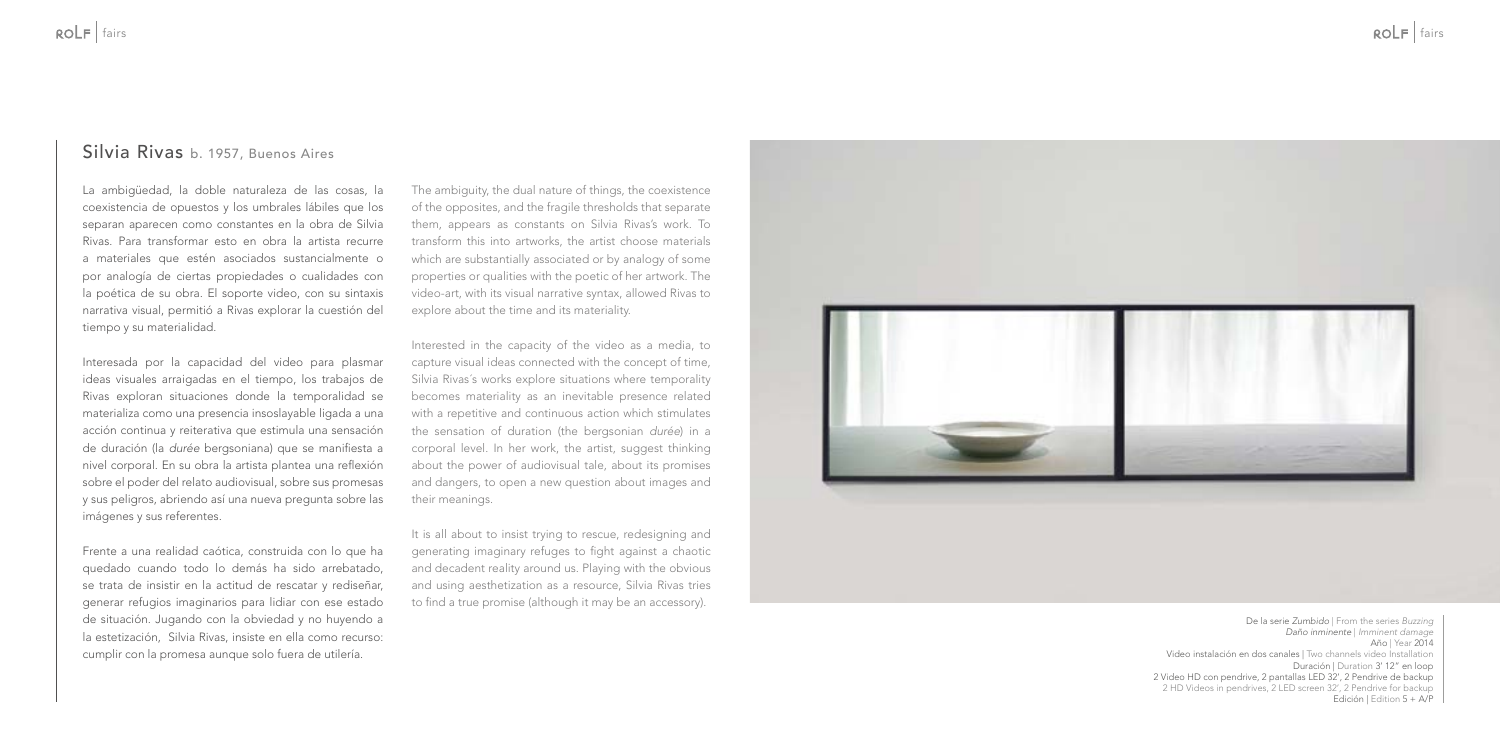### Silvia Rivas b. 1957, Buenos Aires

Ha representado a la Argentina en diversas bienales internacionales incluyendo la del Mercosur (Portoalegre en 2000 y 2005) y La Habana (2003), entre otras. Ha sido galardonada con numerosos premios y reconocimientos, tales como el Diploma al Mérito por la Fundación Konex (2002- 2012), Premio Leonardo por el Museo Nacional de Bellas Artes y el Premio a las Artes Visuales por la Asociación Argentina de Críticos de Arte (2002), entre otros. Ha realizado numerosas exposiciones individuales y grupales en países tales como Argentina, Chile, Venezuela, Brasil, Cuba, Colombia, México, Estados Unidos, España, Francia, Alemania y Suiza. Su obra integra destacadas colecciones nacionales e internacionales tanto públicas como privadas.

#### Colecciones (selección)

Museo de Arte Latinoamericano de Buenos Aires, MALBA – Fundación Costantini, Argentina. Museo de Arte Moderno de Buenos Aires – MAMBA, Argentina. Museo Municipal de Bellas Artes "Juan. B. Castagnino", Rosario, Santa Fe, Argentina. Museo de la Universidad Nacional de Tres de Febrero – MUNTREF , Buenos Aires, Argentina. Colección Amalia Lacroze de Fortabat, Buenos Aires, Argentina. Fundación Alon, Buenos Aires, Argentina Museo de Arte Contemporáneo de Rosario- Macro, Santa Fe, Argentina. Centro de Arte Contemporáneo de Santiago de Compostela Xunta de Galicia, España Colección Eduardo Costantini, Buenos Aires, Argentina. Colección Jozami, Buenos Aires, Argentina. Colección Ruiz y Gancia, Buenos Aires, Argentina. Colección Christian y Laura Cardoner Colección Puente Hnos., Buenos Aires, Argentina.

She has represented Argentina in various international biennials including Mercosur (Porto Alegre in 2000 and 2005) and Havana (2003), among others. She has won numerous awards and accolades, such as the Diploma to the Merit by the Konex Foundation (2002-2012), the Leonardo Award by the National Museum of Fine Arts and the Award for Visual Arts by the Argentina Association of Art Critics (2002), among others. She has had numerous solo and group exhibitions in several countries such as Argentina, Chile, Venezuela, Brazil, Cuba, Colombia, Mexico, United States, Spain, France, Germany and Switzerland. Her work is part of leading national and international public and private collections. She lives and works in Buenos Aires, Argentina.

#### Collections (selection)

Argentina. Argentina.

- MALBA Museum of Latin American Art of Buenos Aires - Foundation Costantini, Argentina.
- MAMBA Museum of Modern Art in Buenos Aires,
- Museum of the National University of Tres de Febrero MUNTREF, Buenos Aires, Argentina.
- Fortabat Collection, Buenos Aires, Argentina.
- Alon Foundation, Buenos Aires, Argentina.
- Museum of Fine Arts Juan. B. Castagnino, Rosario, Santa Fe, Argentina.
- Museum of Contemporary Art Macro Rosario, Santa Fe,
- Center for Contemporary Art in Santiago de Compostela Xunta de Galicia, Spain.
- Eduardo Costantini Collection Buenos Aires, Argentina.
- Jozami Collection, Buenos Aires, Argentina.
- Ruiz and Gancia Collection Buenos Aires, Argentina.
- Christian and Laura Cardoner Collection
- Puente Hermanos Collection Buenos Aires, Argentina.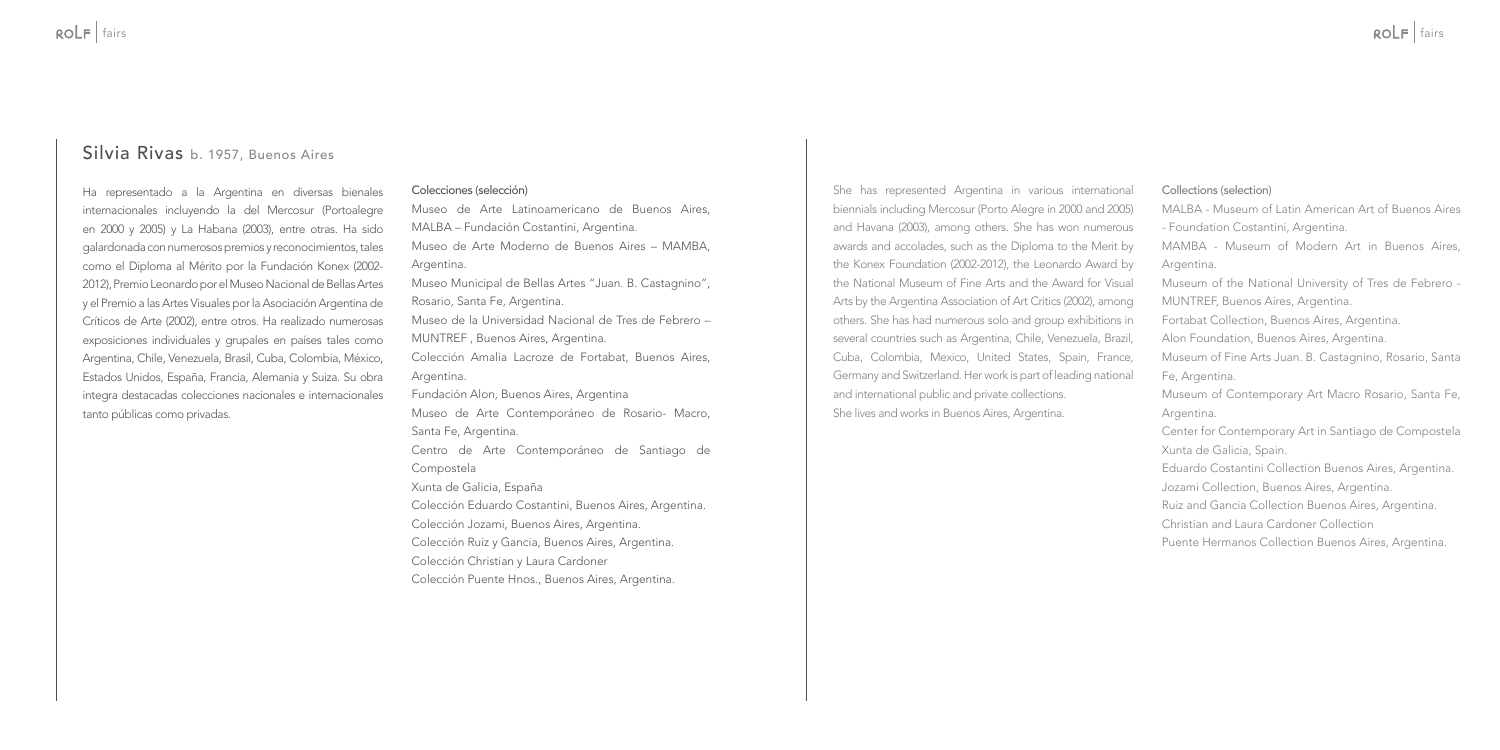



De la serie *Zumbido* | From the series *Buzzing Daño inminente* | *Imminent damage* Año | Year 2014 Video instalación en dos canales | Two channels video Installation Duración | Duration 3' 12" en loop 2 Video HD con pendrive, 2 pantallas LED 32', 2 Pendrive de backup 2 HD Videos in pendrives, 2 LED screen 32', 2 Pendrive for backup Edición | Edition 5 + A/P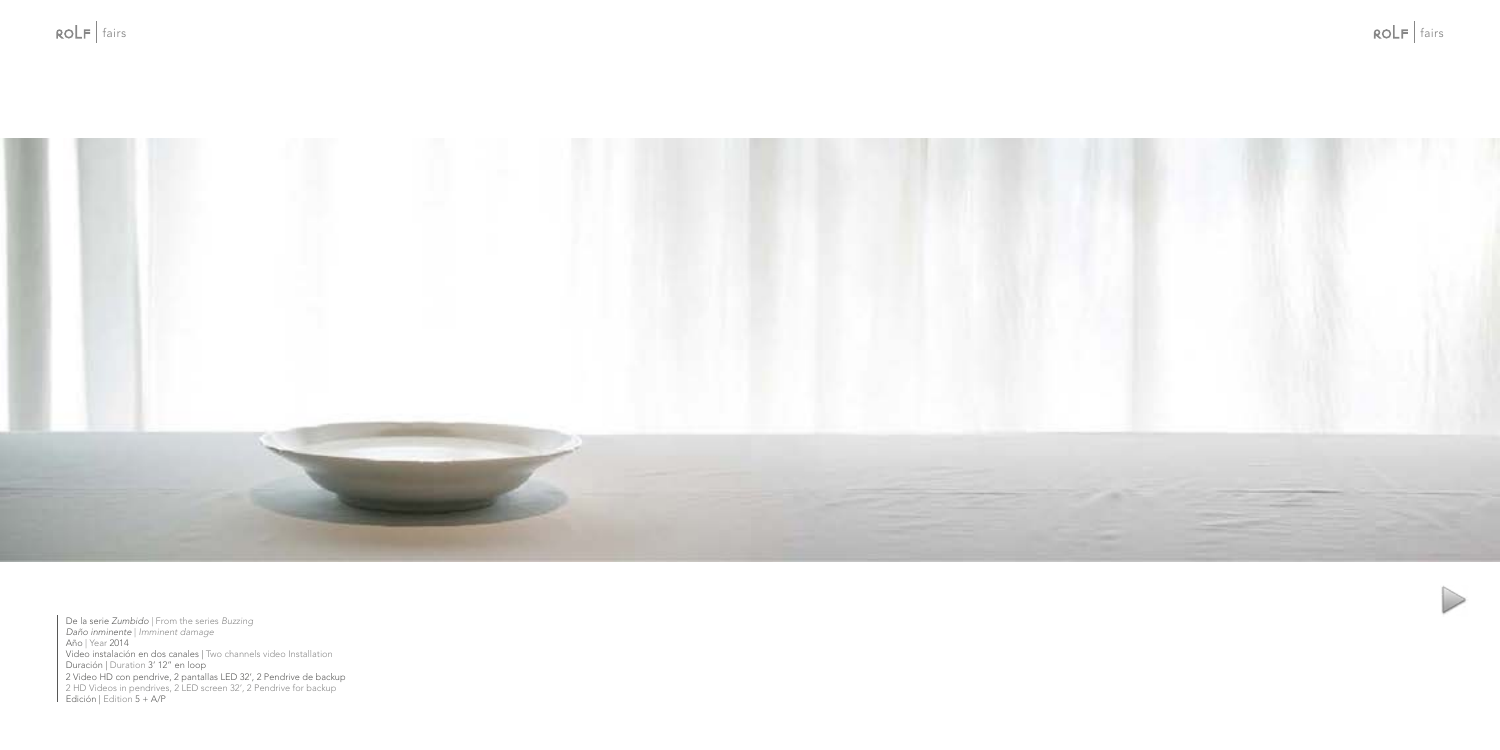### Jacques Bedel b. 1947, Buenos Aires

Pintor, diseñador, escultor y arquitecto, este artista, en cuya obra se destacan el carácter investigativo, el contenido conceptual y la exploración de los diferentes materiales que aborda, evidencia solidez en los diferentes soportes en los que ha exhibido su multiplicidad de intereses. La diversidad de su formación se hace presente en producciones que muestran a la vez fragilidad y grandeza. Siempre minuciosas y preciosistas, sus obras más recientes frecuentemente indagan en el recurso de la sombra, concentrándose en la capacidad de la luz para construir espacios y volúmenes inmateriales.

En su investigación sobre los soportes y los márgenes de la percepción, lleva a cabo una obra que explora lo sublime, situándonos de cara a aquello que está más allá de lo inmediato: reconstruye obras con superposiciones de imágenes que pierden la referencia, extrañando lo conocido (ostranenie), y que sólo a través de la luz nos revelan belleza creada por la penumbra. En su versátil y diversa obra que incluye fotografía, instalación, pintura; el artista ha mantenido desde siempre, una relación entrañable con los libros, desarrollando a lo largo de toda su carrera artística un formato de obra-libro con diferentes variables.

Jacques Bedel is a painter, designer, sculptor and architect, whose work stands out for its investigative characteristics, its conceptual content and experimentation with different materials which they incorporate, demonstrating the artist's strength in the different disciplines in which he has shown the versatility of his interests. The diversity of his instruction is evidenced in the works, which show both fragility and grandeur simultaneously. Consistently meticulous and delicate, his more recent works frequently explore the resource of shadow, concentrating on the capacity for light to construct spaces and areas that are immaterial.

Through his investigation of the supports and margins of perfection, he realizes works which explore the sublime, positioning us face to face with what is further than the immediate, reconstructing works with superimpositions of images which lose reference, missing the familiar (ostranenie) and which only through light reveals beaut created by a half-light. In his versatile and diverse body of work, which includes photography, installation and painting, the artist, has always maintained an inextricable relationship with books, developing a format of book art with different variables throughout his career.

> De la serie | From the series Ad infinitum R1130bL14 Año | Year 2014 Impresión digital sobre plástico laminado Digital print on laminated plastic 30 x 20 cm cada hoja | 11,8 x 7,8 in each sheet

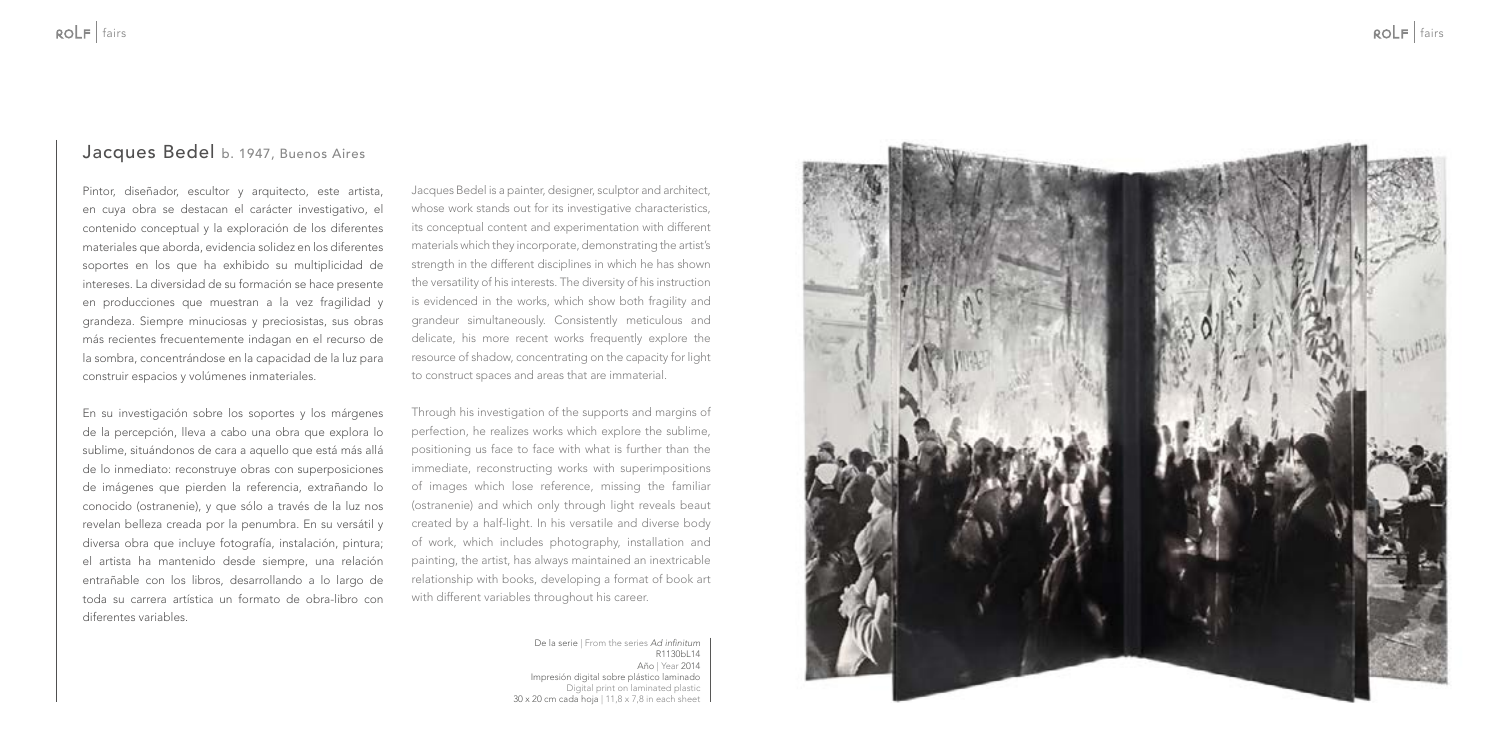### Jacques Bedel b. 1947, Buenos Aires

Ha representado a la Argentina en diversas bienales internacionales incluyendo Venecia (1999 y 1986), Kwangju (1995); La Habana (1991); Rosc (1981); San Pablo (1978-77) y París (1969). Ha sido galardonado con numerosos premios y reconocimientos, tales como la Mención Honorable, otorgada por el Museo Nacional de Bellas Artes, Buenos Aires (2002), el Premio Fullbright, Universidad de Cornell, Nueva York (2002) y el Honorable Gran Premio Itamaraty junto con al Grupo de los Trece (1997), entre otros. Ha publicado numerosos libros tales como Jacques Bedel: Ficciones (2005), Aproximaciones (2008) y Crímenes políticos (2008). Su obra ha sido catalogada en importantes publicaciones líderes tanto nacionales e internacionales. Ha realizado numerosas exposiciones individuales y grupales en países tales como Argentina, España, Inglaterra, Francia, Alemania, Suiza, Estados Unidos, Brasil, Uruguay, Chile, entre otros. Hoy en día, su obra integra colecciones nacionales e internacionales tanto públicas como privadas como el (Museo Nacional de Bellas Artes - MNBA (Buenos Aires, Argentina), Museum of Modern Art - MAMBA (Buenos Aires, Argentina), Bibliothèque Nationale (Paris, Francia), Musée Expérimental d'Art Moderne (Saint-Etienne, Francia), The Chase Manhattan Collection (New York, EEUU), Art Gallery of Western Australia (Perth, Australia), Museo de Arte do Rio Grande do Sul (Porto Alegre, Brasil), Galleria Civica d'Arte Moderna and Palazzo dei Diamanti (Ferrara, Italia), entre otras. Vive y trabaja en Buenos Aires, Argentina.

#### Colecciones (selección)

Museo de Arte Moderno de Buenos Aires , Argentina. Museo Nacional de Bellas Artes, Buenos Aires, Argentina. The Bank of Boston, Buenos Aires, Argentina. Banco de la Nación, Buenos Aires, Argentina. The Chase Collection of Argentine Contemporary Art, Buenos Aires, Argentina. Citibank Collection, Buenos Aires, Argentina. Municipalidad de Maldonado, Maldonado, Uruguay. Museo de Arte Contemporáneo, Montevideo, Uruguay. Museo de Arte do Rio Grande do Sul, Porto Alegre, Brasil. Museo Nacional de Bellas Artes. Caracas. Venezuela. Bibliothèque Nationale, París, Francia. Musée Expérimental d'Art Moderne, Saint-Étienne, Francia. Galleria Civica d'Arte Moderna, Palazzo dei Diamanti,

Ferrara, Italia.

The Chase Manhattan Collection, Nueva York, EEUU. Art Gallery of Western Australia, Perth, Australia. Colección Puente Hnos.

Visual artist, sculptor, painter, photographer and architect. Bedel has represented Argentina in several international biennial such as Venice (1999 and 1986), International Biennial from Kwangju, South Korea (1995), La Habana (1991), Rosc (1981), San Pablo (1978-77), Paris (1969). He has been awarded with distinctions and received many accolades, such as The Honorable Mention Award by the National Museum of Fine Arts, Buenos Aires (2002), Fulbright Award, Cornell University, New York (1982) and The Honorable Grand Award Itamaraty together at the Grupo de los Trece (1977). He has published numerous books such as Jacques Bedel, Ficciones (2005), Aproximaciones (2008), Political Crimes (2008) and he has been featured in leading national and internationals publications. His work has been shown in numerous solo and group exhibitions in Argentina, Spain, England, France, Germany, Switzerland, United States, Brazil, Uruguay, Chile, among others. Today his work is part of important national and international collections such as National Museum of Fine Arts - MNBA (Buenos Aires - Argentina), Museum of Modern Art - MAMBA (Buenos Aires - Argentina), Bibliothèque Nationale (Paris, France), Musée Expérimental d'Art Moderne (Saint-Etienne, France), The Chase Manhattan Collection (New York, EEUU), Art Gallery of Western Australia (Perth, Australia), Museo de Arte do Rio Grande do Sul (Porto Alegre, Brazil), Galleria Civica d'Arte Moderna and Palazzo dei Diamanti (Ferrara, Italy), among others. He lives and works in Buenos Aires, Argentina.

#### Collections (selection)

- Museum of Modern Art in Buenos Aires, Argentina.
- National Museum of Fine Arts, Buenos Aires, Argentina.
- The Bank of Boston, Buenos Aires, Argentina.
- The National Bank, Buenos Aires, Argentina.
- The Chase Collection of Argentine Contemporary Art, Buenos Aires, Argentina.
- Citibank Collection, Buenos Aires, Argentina.
- Municipality of Maldonado, Maldonado, Uruguay.
- Museum of Contemporary Art, Montevideo, Uruguay.
- Art Museum of Rio Grande do Sul, Porto Alegre, Brazil.
- National Museum of Fine Arts. Caracas, Venezuela.
- National Library, Paris, France.
- Experimental Museum of Modern Art, Saint-Etienne, France.
- Galleria Civica d'Arte Moderna, Palazzo dei Diamanti, Ferrara, Italy.
- The Chase Manhattan Collection, New York, USA.
- Art Gallery of Western Australia, Perth, Australia.
- Puente Hnos. Collection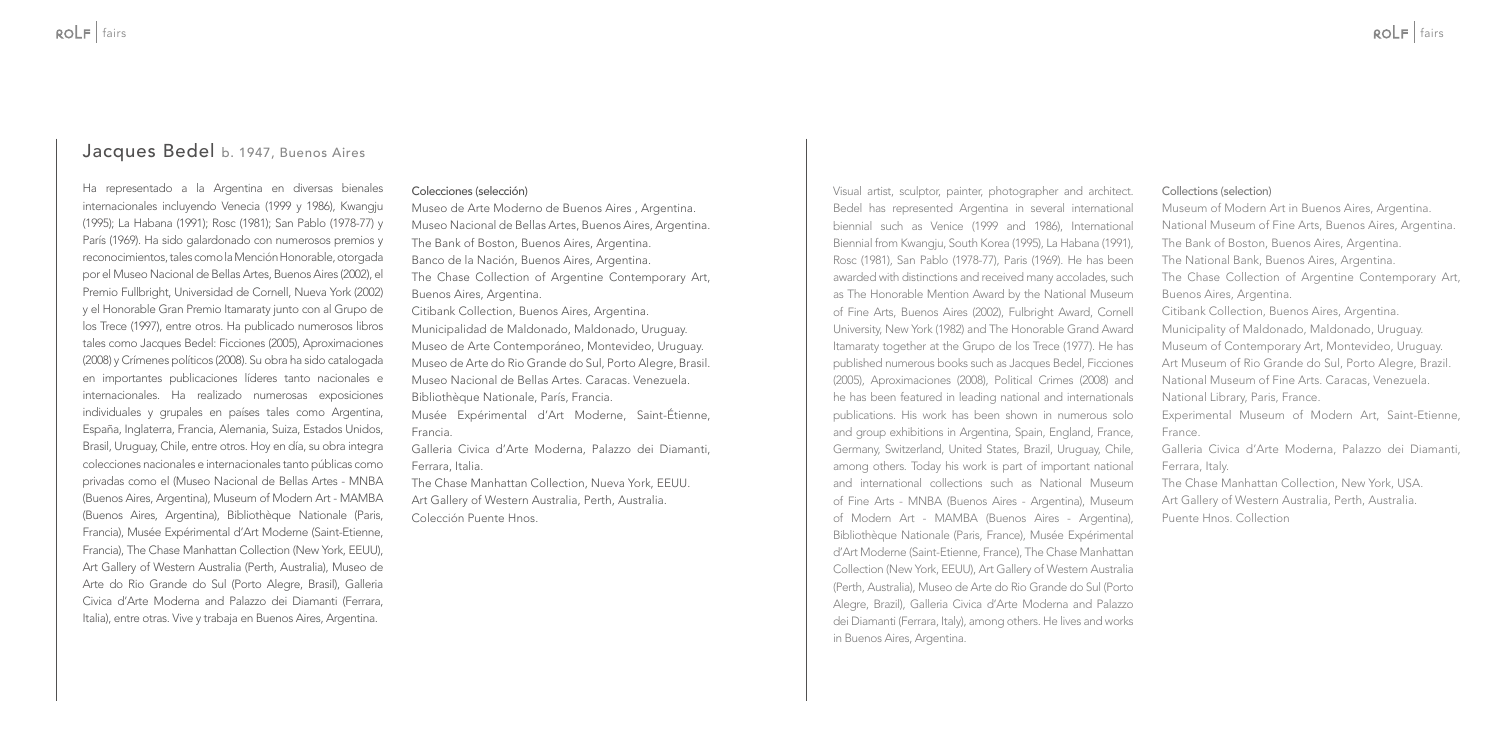

De la serie | From the series Ad infinitum R1102aL13 Año | Year 2013 Impresión digital sobre 12 hojas de plástico laminado Digital print on 12 sheets of laminated plastic 30 x 20 cm cada hoja | 11,8 x 7,8 in each sheet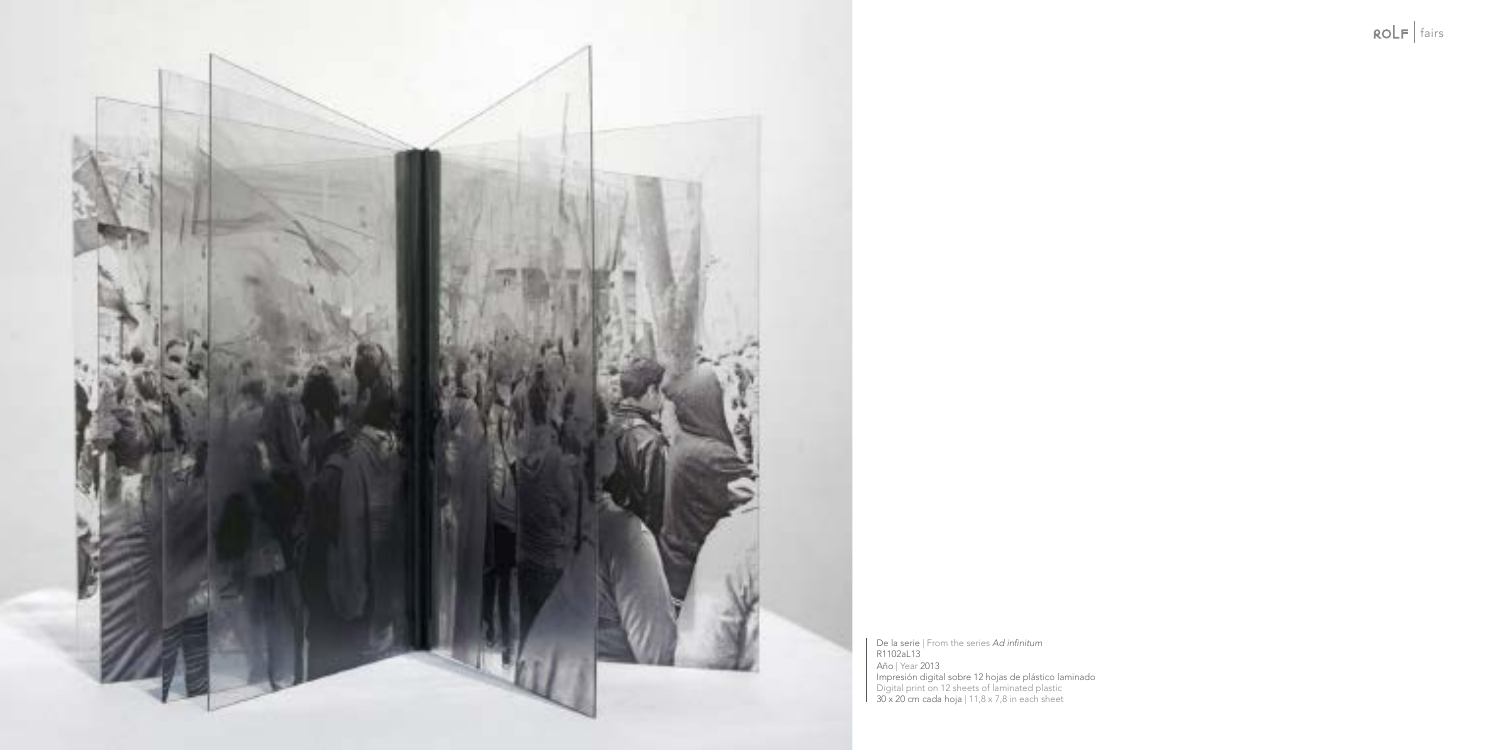### Sobre Rolf Art

Rolf Art, localizada en Buenos Aires desde el 2009 y fundada por Florencia Giordana Braun, se especializa en obras que exploran el video, la instalación, la fotografía y sus límites. La selección de artistas atiende a la búsqueda en el arte contemporáneo de la unión indisoluble entre densidad crítica y valor estético, la unión (siempre en tensión) entre las estrategias formales y la profundidad conceptual. El perfil curatorial de la galería interpela el contexto social, político y económico de la producción artística y lo entiende como un factor determinante para la interpretación del arte.

Estamos comprometidos con un selecto grupo de artistas contemporáneos Latinoamericanos consagrados y gestionamos su posicionamiento a nivel nacional e internacional. Sostenemos la producción y promoción de sus obras, proyectos y publicaciones tanto editoriales como audiovisuales.

La misión de la galería es contribuir a la producción y apreciación del arte contemporáneo y empujar los límites de las artes visuales.

[www.rolfart.com.ar](http://rolfart.com.ar)

### About Rolf Art

Rolf Art, located in Buenos Aires and founded by Florencia Giordana Braun in 2009, focuses on contemporary Latin American visual arts. The gallery features works exploring photographic media and its boundaries. The selection of artists considers pieces with an inextricable union between critical density and aesthetic values, the liaison (always in tension) between formal strategies and conceptual depth. The curatorial profile of the gallery challenges the social, political and economical context of artistic production and understand it as a determining factor for art's interpretation.

We are committed to a select group of contemporary established Latin American artists, promoting them on a national and international basis. We support their artistic production together with editorial and audiovisual projects.

The gallery's mission is to promote the appreciation of contemporary art and to push the boundaries of visual arts.

[www.rolfart.com.ar](http://rolfart.com.ar)



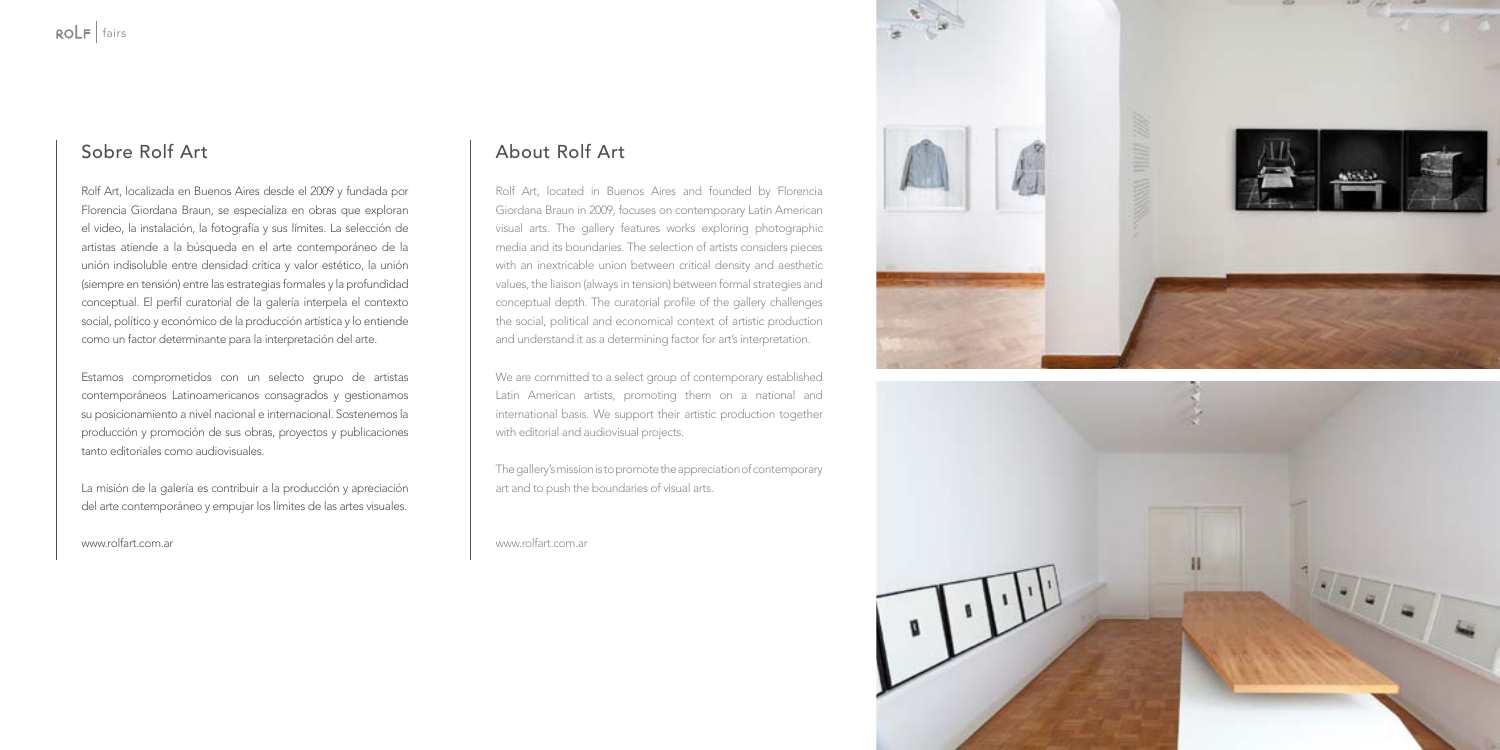### Artistas representados | Represented artists

Asseff, Ananké Bedel, Jacques

Bianchi, Lautaro

Brodsky, Marcelo

De la Torre, Milagros

De Zuviría, Facundo

Galban, Vivian

Giordano, Livio

Lestido, Adriana

López, Marcos

Medail, Francisco

Porter, Santiago

RES

Rivas, Humberto

Rivas, Silvia

Sacco, Graciela

Valansi, Gabriel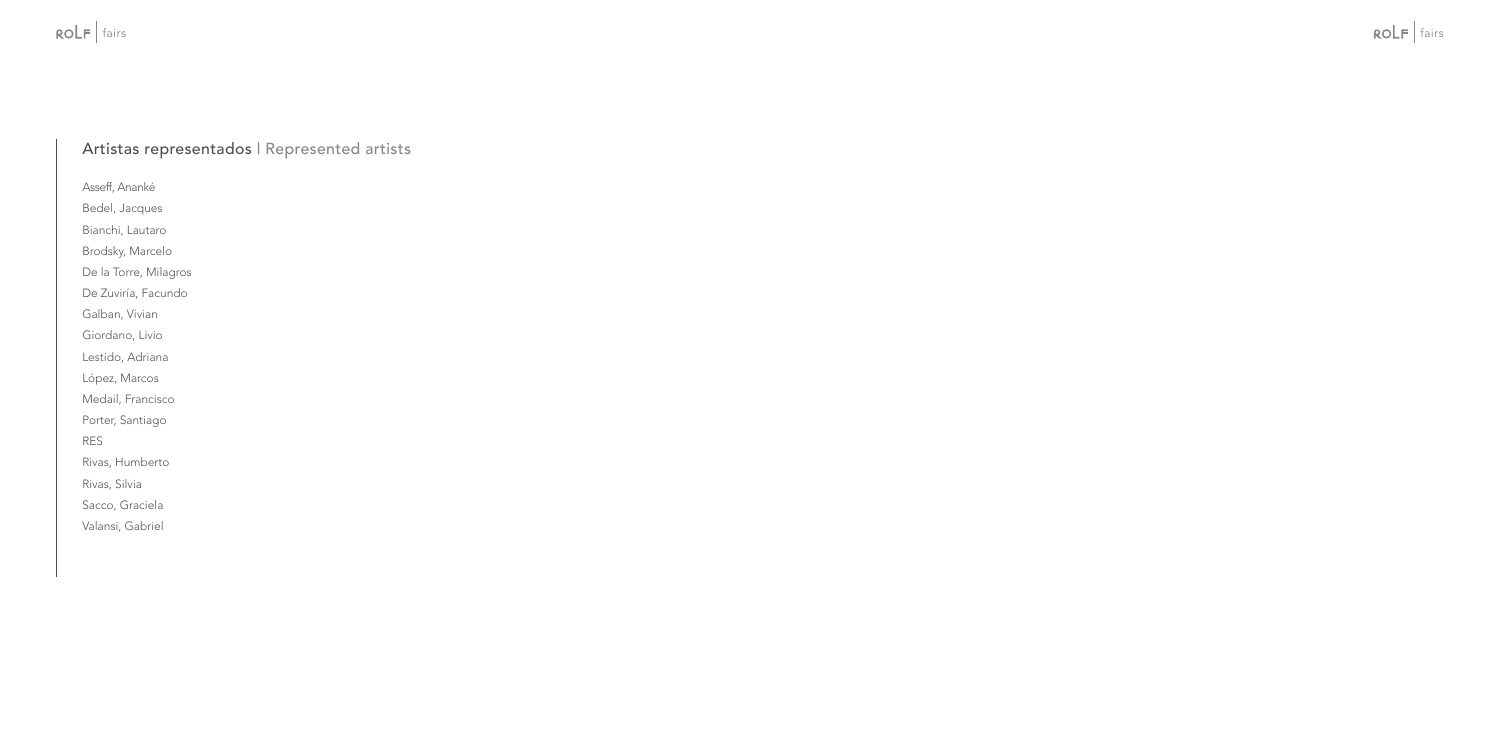### Ferias | Fairs

- 2015 Paris Photo | Francia BA Photo | Argentina ArtBo | Colombia Ch.ACo | Chile ArtRio | Brasil Mercado de Arte | Argentina Lima Photo | Perú arteBA | Argentina Paris Photo L.A. | Estados Unidos PArC | Perú ARCOmadrid | España
- 2014 Paris Photo | Francia artBo | Colombia BA Photo | Argentina ArtRio | Brasil Lima Photo | Perú arteBA | Argentina Paris Photo L.A. | Estados Unidos PArC | Perú SP Arte | Brasil Zona Maco | México
- 2013 Paris Photo | Francia artBo | Colombia ArtRio | Brasil Lima Photo | Perú ArteBA | Argentina Zona Maco | México PArC | Perú
- 2012 JustMad | Estados Unidos BA Photo | Argentina artBo | Colombia ArtRio | Brasil Lima Photo | Perú arteBA | Argentina
- 2011 SCOPE Miami | Estados Unidos BA Photo | Argentina Lima Photo | Perú arteBA | Argentina